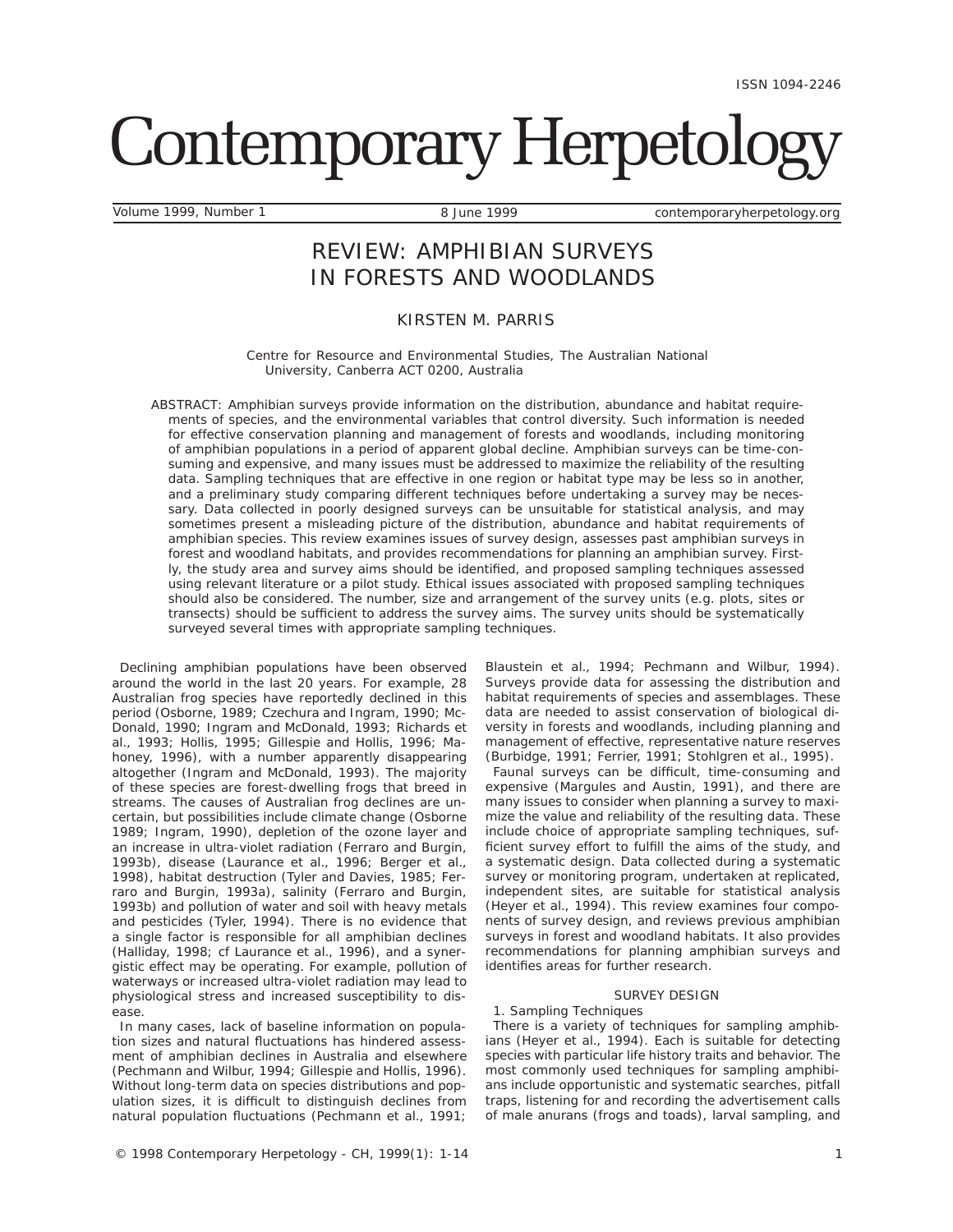| Technique                       | Target species                                                              | Advantages                                                               | Disadvantages                                                                                  |
|---------------------------------|-----------------------------------------------------------------------------|--------------------------------------------------------------------------|------------------------------------------------------------------------------------------------|
| Pitfall trapping - dry traps    | poor jumpers and climbers<br>Ground-dwelling species,                       | Does not harm animals, can detect<br>active animals that are not calling | Poor capture rates, labor intensive,<br>expensive to establish                                 |
| Pitfall trapping - wet traps    | Ground-dwelling species                                                     | Potentially higher capture rates than<br>dry traps, less labor intensive | Destructive technique - can kill<br>large numbers of animals                                   |
| Funnel traps                    | Ground-dwelling species                                                     | Easier to install than pitfall traps                                     | Captured animals can quickly<br>dehydrate and die                                              |
| Observational searches          | Active or obvious species                                                   | Does not disturb habitat, cheap                                          | Does not detect concealed animals                                                              |
| Investigative searches          | Active and sedentary species                                                | observational searches, cheap<br>May find more animals than              | Disturbs habitat                                                                               |
| Destructive searches            | sedentary species<br>Active and                                             | May find more animals than less<br>intensive searches, cheap             | animals before they are found<br>Destroys habitat, may scare                                   |
| Night driving                   | Large, active species                                                       | species with relatively little effort<br>Can detect a large number of    | Limited inference can be drawn<br>regarding habitat use, requires<br>a vehicle (and roads)     |
| Coverboards                     | Salamanders, some anurans                                                   | Non-destructive technique, suitable<br>for long-term studies             | suitable for short-term studies or<br>Materials can be expensive, not<br>remote, steep terrain |
| Larval/tadpole sampling         | Species with aquatic larvae                                                 | Can detect species at a site<br>when adults are absent                   | Larvae can be difficult to identify                                                            |
| Counting and/or recording calls | survey, prolonged breeders<br>Anuran species that are calling<br>during the | Detects calling animals that cannot<br>be seen, quick, non-destructive   | Does not detect animals that are<br>present but not calling                                    |
| Automatic recording of calls    | ecies that are calling<br>during the survey, loud callers<br>Anuran sp      | Does not require researchers to<br>be present, non-destructive           | Equipment can be expensive,<br>technical difficulties possible                                 |

Table 1. Target species, advantages and disadvantages of a variety of techniques for sampling amphibians. Table 1. Target species, advantages and disadvantages of a variety of techniques for sampling amphibians.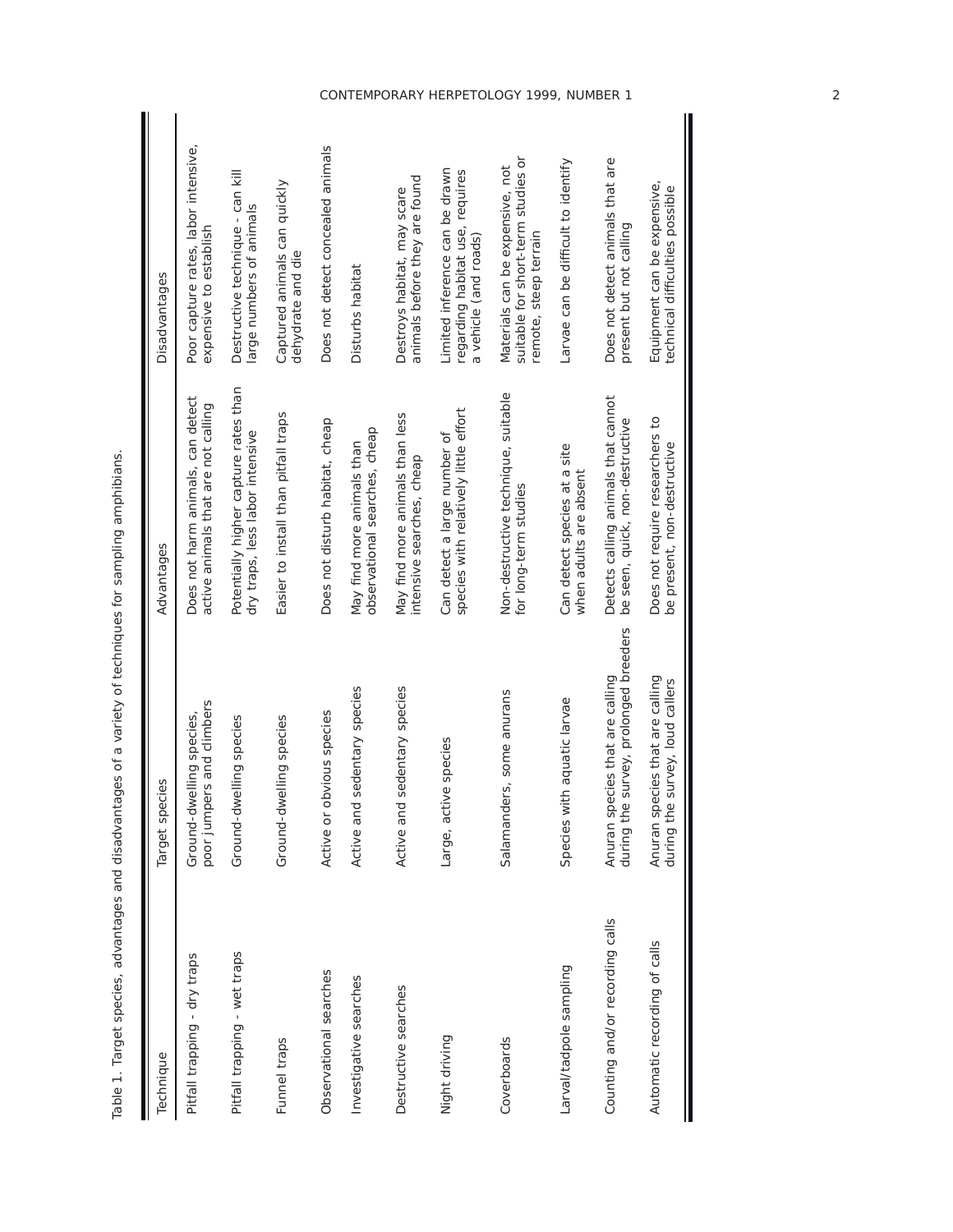the use of artificial coverboards. A summary of the target species, advantages and disadvantages of 11 sampling techniques appears in Table 1.

An amphibian fauna may be comprised of large and small, burrowing, ground-dwelling and arboreal species, explosive and prolonged breeders, and species that may or may not require free water to breed (e.g., Czechura, 1991). Because each technique for sampling amphibians best detects a certain subset of the fauna, use of complementary sampling techniques is often necessary to detect all the species in a survey area (Bury and Raphael, 1983; Friend, 1984; Osborne, 1985; Heyer et al., 1994). However, few studies have systematically compared different sampling techniques and determined the most appropriate ones for a given habitat or region and its corresponding amphibian fauna (e.g., Greenburg et al., 1994; Pearman et al., 1995; Parris et al., in press). Other, less systematic studies have used different sampling techniques at different times or in different places, confounding comparisons (e.g., Bury and Raphael, 1983; Mitchell et al., 1993). A summary of studies comparing techniques for sampling amphibians in forests and woodlands appears in Table 2.

Searches for amphibians take many forms (Heyer et al., 1994). Searches can be conducted during the day or at night, at streams, ponds and dams or in forest areas away from water, in pre-determined plots or transects or in an opportunistic fashion. The intensity of searches varies from observation of active amphibians (Crump and Scott, 1994) to investigation of likely refuges such as leaf litter, logs and rocks (Jaeger, 1994; Jaeger and Inger, 1994; Gillespie and Hollis, 1996), to destruction of microhabitats with hoes, machetes or metal claws (e.g., Heyer and Berven, 1973).

All seven studies comparing nocturnal searches with other techniques for sampling amphibians in forests and woodlands found nocturnal searches to be the most effective (Braithwaite, 1985; Berrill et al., 1992; Denton and Beebee, 1992; Pearman et al. 1995; Holloway, 1997; Shirose et al., 1997; Parris et al., in press). Nocturnal searches detected more species and/or more individuals than diurnal searches, pitfall traps, tadpole netting, counts of calling males, automatic tape recorders, artificial coverboards and artificial aquatic habitats (Table 2). Searches of daytime refuges can detect certain species if suitable microhabitats are investigated (Heyer and Berven, 1973; Gillespie and Hollis, 1996). However, only one of six studies comparing diurnal searches with other sampling techniques found it to be the most effective for detecting amphibians (Bury and Raphael, 1983; Table 2).

Night driving is a search technique that uses a road as a transect. It involves driving slowly along a section of road at night, counting the amphibians seen per unit time with spotlights or the vehicle's headlights (Shaffer and Juterbock, 1994). Night driving is suitable for detecting large, active species that move through the landscape away from breeding sites, and works best on wet nights when these amphibians are moving. Campbell and Christman (1982) detected more amphibian species with night driving than with pitfall traps or two types of diurnal searches during a comparative study in Florida. The majority of the species not detected with night driving were small amphibians that may have been difficult to see from a moving vehicle. Data derived from night driving may be of limited use in discerning the habitat requirements of the species found. The road and its surroundings may be hostile habitats that the amphibians are moving through

on their way to somewhere more favorable, such as a breeding site.

Pitfall traps consist of holes in the ground lined with buckets, tins or pipes, that animals fall into (Corn, 1994). They are often set with drift fences, which are arranged to guide animals moving along the ground into the traps (Corn, 1994). Dry pitfall traps are empty except for a wet sponge or some leaf litter placed in the bottom to provide refuge and moisture for captured animals (Greenburg et al., 1994). Wet pitfall traps contain preservatives such as alcohol and formalin, and are designed to preserve the captured animals as specimens. Because wet pitfall traps kill all animals they catch including invertebrates, reptiles, mammals and amphibians, they can cause largescale mortality, especially when left open for long periods of time (e.g., Webb, 1991; Mitchell et al., 1993, 1997).

Pitfall traps are suitable for sampling active, grounddwelling species that are not strong jumpers or climbers (Osborne, 1985; Dodd, 1991; Corn, 1994). Arboreal or inactive species that are unlikely to encounter a trap, and species that can climb or jump out of a trap are not well sampled with this technique. Pitfall trapping was the most effective sampling technique in two of six comparative studies, detecting more amphibian species than funnel traps in the Ocala National Forest, Florida (Greenburg et al., 1994) and artificial coverboards in forest wetlands in Virginia and South Carolina (Mitchell et al., 1993). Research on the efficiency of various pitfall trap systems indicates that traps > 30 cm deep set on both sides of drift fences > 15 m long catch the most animals (Vogt and Hine 1982; Braithwaite, 1983; Friend, 1984; Osborne, 1985; Bury and Corn, 1987; Table 2). Osborne (1985) tested the ability of eleven species of frogs to escape from pitfall traps of different depths. He found that tree frogs could climb out of traps of any depth, but that terrestrial myobatrachid frogs generally could not jump out of traps > 30 cm deep.

The advertisement calls of male frogs are a distinguishing character that can be used to identify species (Blair, 1958; Littlejohn, 1968). Amphibians calling along a transect or in a quadrat can be counted and their calls recorded. Calls can also be periodically recorded at study sites using tape recorders with automatic timing devices, which turn on and off at specified times (Peterson and Dorcas, 1994). This technique only detects species that are calling at the time of survey. Calling activity varies seasonally and diurnally, and in response to recent and prevailing weather conditions (Heyer et al., 1994). It can be difficult to count frogs accurately when they are calling in chorus. In these cases, an index of calling activity can be used to estimate numbers. The number of Fowler's toads and bullfrogs detected with call count surveys was proportional to but consistently lower than the number found with intensive nocturnal searches when the two techniques were compared in Ontario (Shirose et al., 1997). Automatic tape recorders detected fewer species of amphibians than nocturnal searches during a comparative study in Queensland, Australia (Parris et al., in press). The four species not detected with tape recorders either did not call during the survey or had quiet calls that were difficult to record.

Sampling amphibians with artificial coverboards involves arranging wooden boards, roof tiles or metal sheeting in standard arrays in the study area, then looking underneath them at regular intervals for sheltering amphibians (DeGraaf and Yamasaki, 1992; Denton and Beebee, 1992; Mitchell et al., 1993; Fellers and Drost, 1994; Davis, 1997). The coverboards act as artificial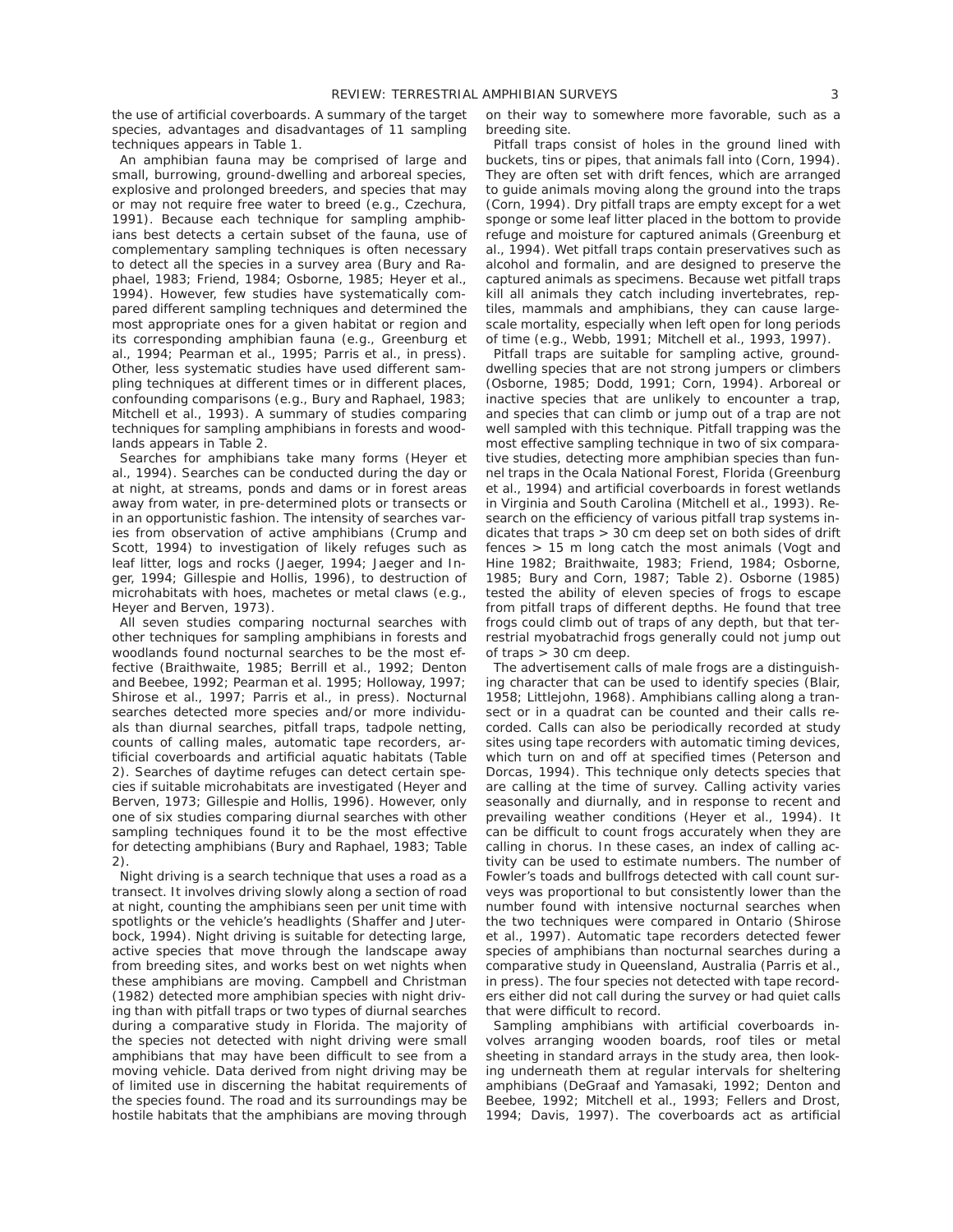| Reference Location Sampling techniques Best technique |                                     |                                                                                              |                                                          |
|-------------------------------------------------------|-------------------------------------|----------------------------------------------------------------------------------------------|----------------------------------------------------------|
| Braithwaite, 1985                                     | Northern Territory, Australia       | Nocturnal searches, diurnal searches, pitfall traps                                          | Nocturnal searches                                       |
| Holloway, 1997*                                       | East Victoria, Australia            | Nocturnal searches, diurnal searches, tadpole netting,<br>automatic tape recorders           | Nocturnal searches                                       |
| Parris et al., in press                               | South-east Queensland,<br>Australia | Nocturnal searches, pitfall traps, automatic tape recorders                                  | Nocturnal searches                                       |
| Denton and Beebee, 1992                               | South and north-west England        | Nocturnal searches, diurnal searches, artificial cover                                       | Nocturnal searches                                       |
| Berrill et al., 1992                                  | Southern Ontario, Canada            | Nocturnal searches, call surveys, automatic tape recorders                                   | Nocturnal searches                                       |
| Shirose et al., 1997                                  | Ontario, Canada                     | Call surveys, nocturnal searches                                                             | Nocturnal searches                                       |
| Pearman et al., 1995                                  | Tena, Ecuador                       | Nocturnal searches, diurnal searches, artificial cover,<br>artificial aquatic habitats       | Nocturnal searches                                       |
| Campbell and Christman, 1982                          | Florida, USA                        | diurnal time-constrained searches, pitfall traps<br>Night driving, diurnal quadrat searches, | Night driving                                            |
| Greenburg et al., 1994                                | Florida, USA                        | Pitfall traps, single-ended funnel traps,<br>double-ended funnel traps                       | Pitfall traps                                            |
| Bury and Raphael, 1983*                               | California, USA                     | Pitfall traps, diurnal time-constrained searches                                             | Time-constrained searches                                |
| Mitchell et al., 1993*                                | Virginia and South Carolina, USA    | Large wet pitfall traps, small dry pitfall traps,<br>artificial cover                        | Large wet pitfall traps                                  |
| Braithwaite, 1983                                     | Northern Territory, Australia       | Pitfall traps with drift fences,                                                             | Pitfall traps with drift fences                          |
| Friend, 1984                                          | Northern Territory, Australia       | pitfall traps covered with metal sheeting<br>One-and two-directional pitfall traps           | Two-directional pitfall traps                            |
| Osborne, 1985                                         | Canberra, Australia                 | Pitfall traps of different depths 5 - 40 cm                                                  | 30 cm deep<br>Traps $>$                                  |
| Vogt and Hine, 1982                                   | Wisconsin, USA                      | Pitfall traps with drift fences $<$ 15 m and $>$ 15 m                                        | Pitfall traps with drift fences<br>$> 15 \text{ m}$ long |
| Bury and Corn, 1987                                   | Oregon and Washington, USA          | Pitfall traps with 5 m, 2.5 m and no drift fences                                            | Pitfall traps with 5 m<br>drift fences                   |

Table 2. Studies comparing techniques for sampling amphibians in forests and woodlands. \* Denotes an unsystematic study. Table 2. Studies comparing techniques for sampling amphibians in forests and woodlands. \*Denotes an unsystematic study.

4

 $\mathsf{I}$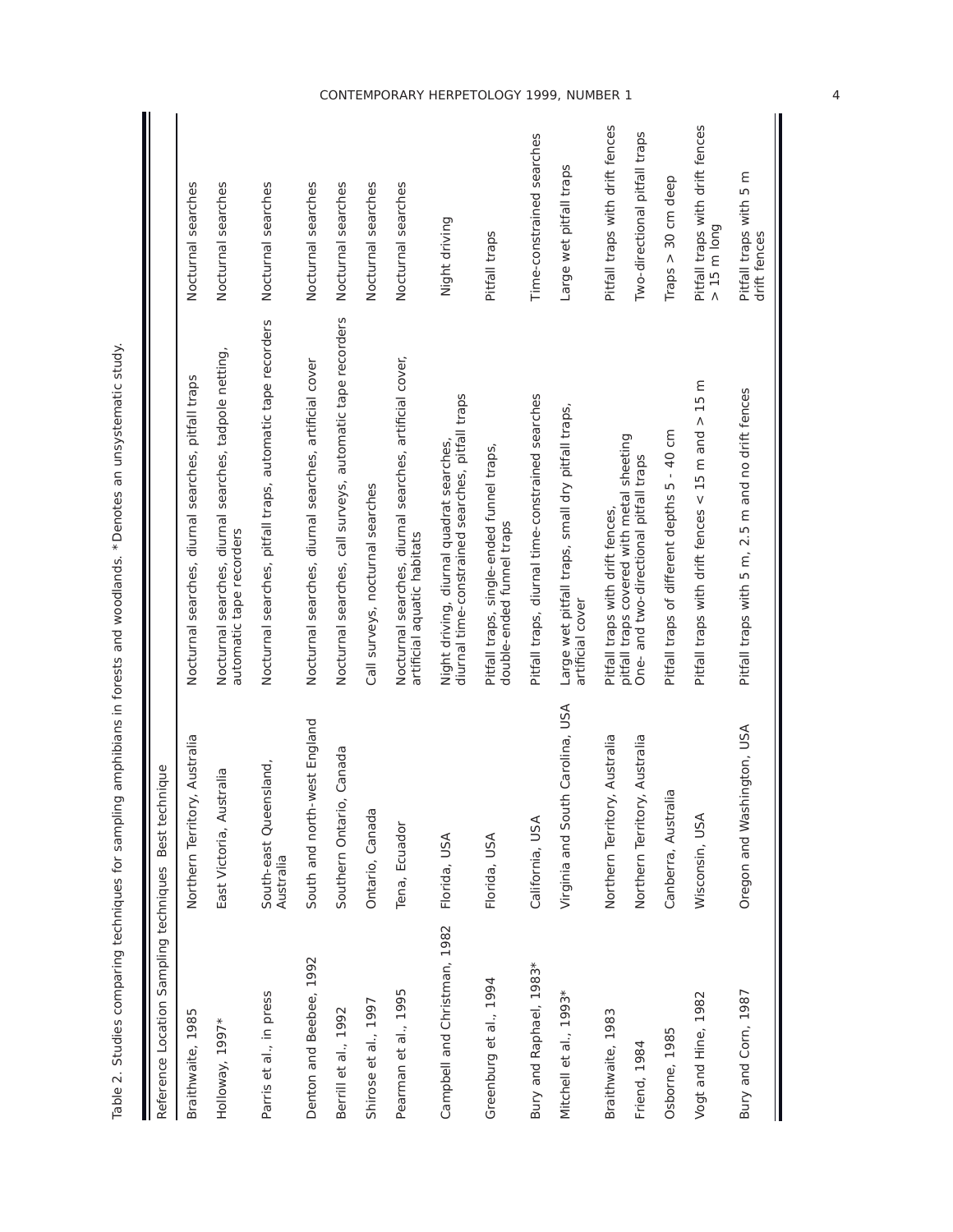shelter for amphibians. Coverboards work especially well for salamanders, which generally shelter below surface objects such as logs during wetter periods of the year (Fellers and Drost, 1994). Denton and Beebee (1992) found artificial cover in the form of roof tiles to be of limited value for detecting natterjack toads Bufo calamita in England. Both B. calamita and B. bufo used the artificial cover during spring and autumn, but left in summer to take refuge further underground and avoid hot, dry conditions (Denton and Beebee, 1992).

Sampling amphibian larvae can be an effective way to detect species breeding at a site, and is particularly useful when adult animals are no longer present. Larvae can be sampled with seines, dipnets, rigid enclosures or underwater traps (Shaffer et al., 1994), and counted to give information on the species present and their abundance. The adults of explosive breeding species such as Litoria brevipalmata, the green-thighed frog from eastern Australia, may only be present at a body of water for one or two nights per breeding season, while their larvae will usually spend weeks or months developing to metamorphosis (Natrass and Ingram, 1993; Tyler, 1994). Larval sampling can therefore detect species that other techniques miss (e.g. Pearman et al., 1995). However, in some regions there is no comprehensive guide to amphibian larvae and problems with identification, particularly in areas of high species richness, may mean that larvae must be raised to metamorphosis (e.g. Osborne, 1985). This may be impractical for studies with a large number of survey sites, as larvae from each site would need separate aquaria.

Results of the comparative studies summarized in Table 2 indicate that nocturnal searching is a consistently effective technique for detecting amphibians in a range of forest and woodland habitats. Conversely, diurnal searches and pitfall traps appear to be less effective. However, it may be inappropriate to extrapolate the results of previous studies to different habitats or regions, as techniques that are effective in one place may be less so in another. For example, Braithwaite (1985) surveyed the frog fauna of Kakadu National Park in the Northern Territory, Australia using diurnal searches, nocturnal searches and dry pitfall traps with drift fences. Dry pitfall traps detected 15 out of 23 frog species found, with a capture rate of 25.1/100 trap nights in the wet season (Braithwaite, 1985). In contrast, dry pitfall traps detected only seven frog species out of 34 at a capture rate of 2.1/100 trap nights during recent fauna surveys in the forests of northeast New South Wales, Australia (New South Wales National Parks and Wildlife Service, 1994). Most of the amphibians caught in pitfall traps during both studies were burrowing and ground-dwelling frogs, but they comprised a larger proportion of the frog fauna at Kakadu. A preliminary or pilot study determining the most effective combination of techniques for sampling the amphibian fauna in a study area may be a useful first step in planning a survey (e.g., Pearman et al., 1995). Pilot studies are particularly helpful, if not essential, when an amphibian fauna is poorly known.

### *2. Survey Effort*

Amphibian activity, and thus detectability, varies spatially, seasonally and with current or recent weather conditions (Duellman and Trueb, 1986; Heyer et al., 1994). As a consequence, several visits to a survey site are generally required to detect all the amphibian species present (e.g., Hecnar, 1997; Pearman, 1997). Hasty surveys may fail to find some species, especially those that are rare, cryptic or active for short periods of time such as

explosive breeders. The survey effort required to fulfill the aims of a survey will vary with season, habitat conditions, the diversity, composition and activity patterns of the amphibian fauna in the study area, and the sampling techniques used. Again, a pilot field study can provide information on the survey effort needed when using different sampling techniques in a given study area.

There is little information on the survey effort required to detect a specified proportion of the species at a site with a given technique (Osborne, 1985), or to be confident that a species is absent when not detected. However, previous studies indicate that more repeat sampling is required with trapping than nocturnal searching. Months of continuous pitfall or funnel trapping may be required to detect all the species at a site (Bury and Corn, 1987; Greenburg et al., 1994), although arboreal species are unlikely to be detected with pitfall traps, regardless of survey effort. Parris et al. (in press) estimated the survey effort required to be confident that a frog species is absent when not detected with different sampling techniques. Up to 140 nights of pitfall trapping but only six nights of nocturnal searching or tape recording are needed to be 95% sure of the absence of Pseudophryne raveni, a common, ground-dwelling frog, from forest streams in Queensland, Australia.

In general, more survey effort will be required to detect rare or cryptic species than common species. This can be important in studies investigating possible effects of human activities in forests, such as logging, on the resident amphibian fauna. Rarer species may be most vulnerable to habitat disturbance, but least likely to be detected in pre-logging surveys or environmental impact assessments. The survey effort required to detect all species of an amphibian fauna is likely to increase with its diversity. Amphibian surveys conducted outside the main breeding season in cold or temperate habitats are unlikely to find most species present, regardless of survey effort, resulting in unreliable data (Heyer et al., 1994).

*3. Statistical Considerations* 

Data collected during a systematic survey or monitoring program, undertaken at replicated, independent survey sites, are suitable for statistical analysis of relationships between the amphibians at a site and habitat variables, amphibian activity and weather conditions, or population trends over time (e.g. Pechmann et al., 1991; Denton and Beebee, 1992; Petranka et al., 1994; Welsh and Lind, 1995). Ideally, survey sites should represent the range of environmental variation in the study area, such as variation in climate, forest type, land systems or aquatic habitats (Austin and Heyligers, 1991; Petranka et al., 1994; Pearman, 1997). Sites should be far enough apart that the presence of a species at one site is not influenced by its presence or absence at another (Sokal and Rohlf, 1981).

An unsystematic experimental design, insufficient replication or dependence between sites reduce the value of survey data. Differences in sampling techniques or survey effort between sites may invalidate comparisons of their amphibian fauna. Insufficient replication of sites will limit the power of consequent statistical analyses to detect significant effects. For example, in a study of habitat variables influencing amphibian assemblages in the Appalachian forests of Virginia, Mitchell et al. (1997) surveyed five sites, one in each of five forest types. They found no significant relationships between the number or diversity of amphibians and habitat variables, and did not fulfill the aims of their study. Dependence between survey sites will compromise analyses of between-site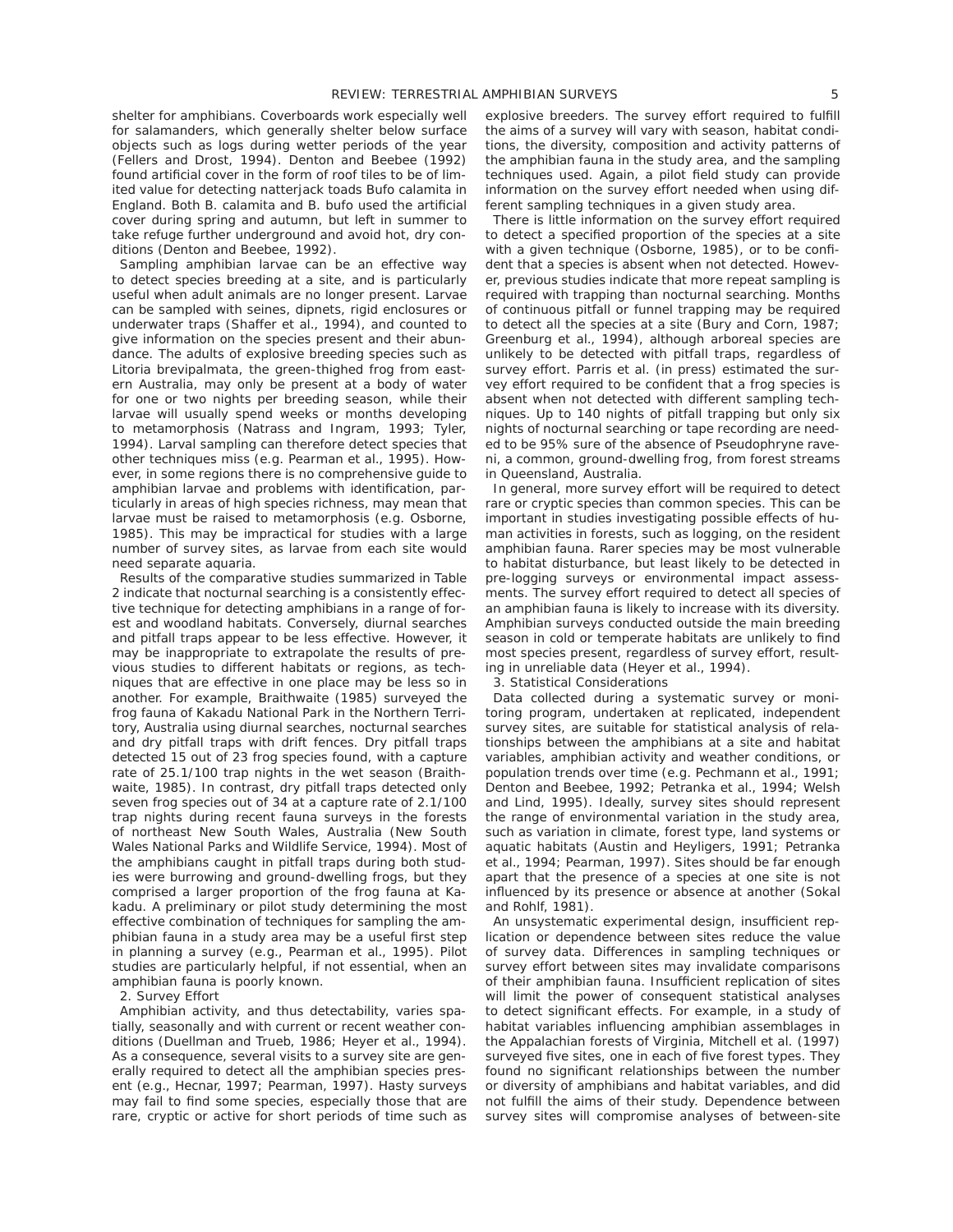| $\frac{1}{2}$<br>i<br>ī                                                      | $\overline{ }$<br>$+$ times                                                                                                                                                                                                                   |              |
|------------------------------------------------------------------------------|-----------------------------------------------------------------------------------------------------------------------------------------------------------------------------------------------------------------------------------------------|--------------|
| ረ<br>ያ<br>5<br><b>Singled</b><br>ì                                           | <br>גרוני<br>l                                                                                                                                                                                                                                |              |
| n 22 n 22 n<br>.<br>.<br>.<br>.                                              |                                                                                                                                                                                                                                               |              |
| inglished na shektinget<br>$\ddot{\phantom{0}}$<br>j<br>$\ddot{\phantom{a}}$ | .<br>.<br>.<br>.                                                                                                                                                                                                                              |              |
| 5<br>j                                                                       | to kook on the computation in the second of the second of the second of the second second second second second second of the second of the second second second second second second second second second second second second<br>3<br>ļ<br>J |              |
| ים המלוני הדיים המלוני המלוני הדיים המלוני המלוני ה<br>$\frac{1}{2}$         |                                                                                                                                                                                                                                               |              |
| $\frac{1}{2}$                                                                | 55<br>;<br>;<br>;                                                                                                                                                                                                                             |              |
| able 2 A colorina at province amparante cinq<br>J                            |                                                                                                                                                                                                                                               | j            |
|                                                                              | こうりょう うちこう てんきんてこうきんり りりここ こうこうこう<br>ジララミ<br>)<br>J                                                                                                                                                                                           |              |
| $\frac{2}{3}$                                                                | --<br>222<br>-<br>3<br>2                                                                                                                                                                                                                      | $\mathsf{I}$ |

| ? = insufficient information provided. |                                                        |                                  |                                                                              |                                   |                    |                      |                      |
|----------------------------------------|--------------------------------------------------------|----------------------------------|------------------------------------------------------------------------------|-----------------------------------|--------------------|----------------------|----------------------|
| Reference                              | Location                                               | species<br>Target                | Sampling techniques                                                          | sampling<br>Repeat                | Number<br>of sites | independent<br>Sites | Systematic<br>survey |
| Nussbaum, 1994<br>Raxworthy and        | Northern Madagascar                                    | Frogs                            | Pitfall traps, opportunistic searches                                        | Yes                               | $\frac{6}{5}$      | $\sim$               | $\frac{1}{2}$        |
| Colwell, 1977<br>Inger and             | Northern Thailand                                      | Amphibians                       | stream searches, diurnal plot searches<br>Diurnal and nocturnal transect and | at streams only)<br>Yes (searches | $\sim$             | $\sim$               | ς.                   |
| Voris, 1993<br>Inger and               | Borneo                                                 | breeding frogs<br>Stream-        | Nocturnal searches at streams,<br>tadpole sampling                           | Yes                               | $\frac{8}{1}$      | Yes                  | $\frac{1}{2}$        |
| Inger et al., 1987                     | South India                                            | Amphibians                       | searches, diurnal plot searches<br>Diurnal and nocturnal transect            | ς.                                | Ċ                  | ς.                   | ς.                   |
| Andrews et al.,<br>1994                | Northern New South<br>Wales, Australia                 | Frogs                            | nocturnal searches at water bodies<br>Diurnal plot searches, pitfall traps,  | traps only)<br>Yes (pitfall       | 36                 | ς.                   | $\frac{1}{2}$        |
| Driscoll, 1998                         | Western Australia<br>Southwestern                      | Geocrinia alba,<br>G. vitellina  | Nocturnal call surveys, removal sampling                                     | Yes                               | $\frac{2}{3}$      | $\sim$               | $\frac{1}{2}$        |
| Cellier, 1990<br>Friend and            | Kakadu N.P, Northern<br>Territory, Australia           | Frogs                            | Diurnal and nocturnal searches,<br>pitfall traps                             | Yes                               | 70                 | $\sim$               | Yes                  |
| Gillespie and<br>Hollis, 1996          | Southeast Australia                                    | spenceri<br>Litoria              | Diurnal stream searches                                                      | $\frac{1}{2}$                     | 135                | $\sim$               | Yes                  |
| Goldingay et al.,<br>1996              | Southern New South<br>Wales, Australia                 | Frogs                            | Diurnal plot searches, nocturnal<br>searches at waterbodies                  | Yes                               | 77                 | ς.                   | $\frac{1}{2}$        |
| Hollis, 1995                           | Baw Baw Plateau,<br>Victoria, Australia                | a frosti<br>Philori              | Diurnal call surveys and searches<br>for egg masses                          | Yes                               | 44                 | ς.                   | Yes                  |
| Lemckert, 1995                         | Northern New South<br>Wales, Australia                 | Frogs                            | Night driving, nocturnal searches<br>at water bodies                         | ς.                                | ς.                 | $\frac{1}{2}$        | $\frac{1}{2}$        |
| Mahoney, 1993                          | Central New South<br>Wales, Australia                  | Frogs                            | Nocturnal searches at water bodies                                           | Yes                               | $\circ$            | Yes                  | Yes                  |
| McDonald, 1990                         | Queensland, Australia vitellinus,<br>Eungella, Central | Taudactylus spp<br>Rheobatrachus | Nocturnal and diurnal searches<br>at streams                                 | Yes                               | $\sim$             | ς.                   | $\sim$               |

# *CONTEMPORARY HERPETOLOGY 1999, NUMBER 1*

6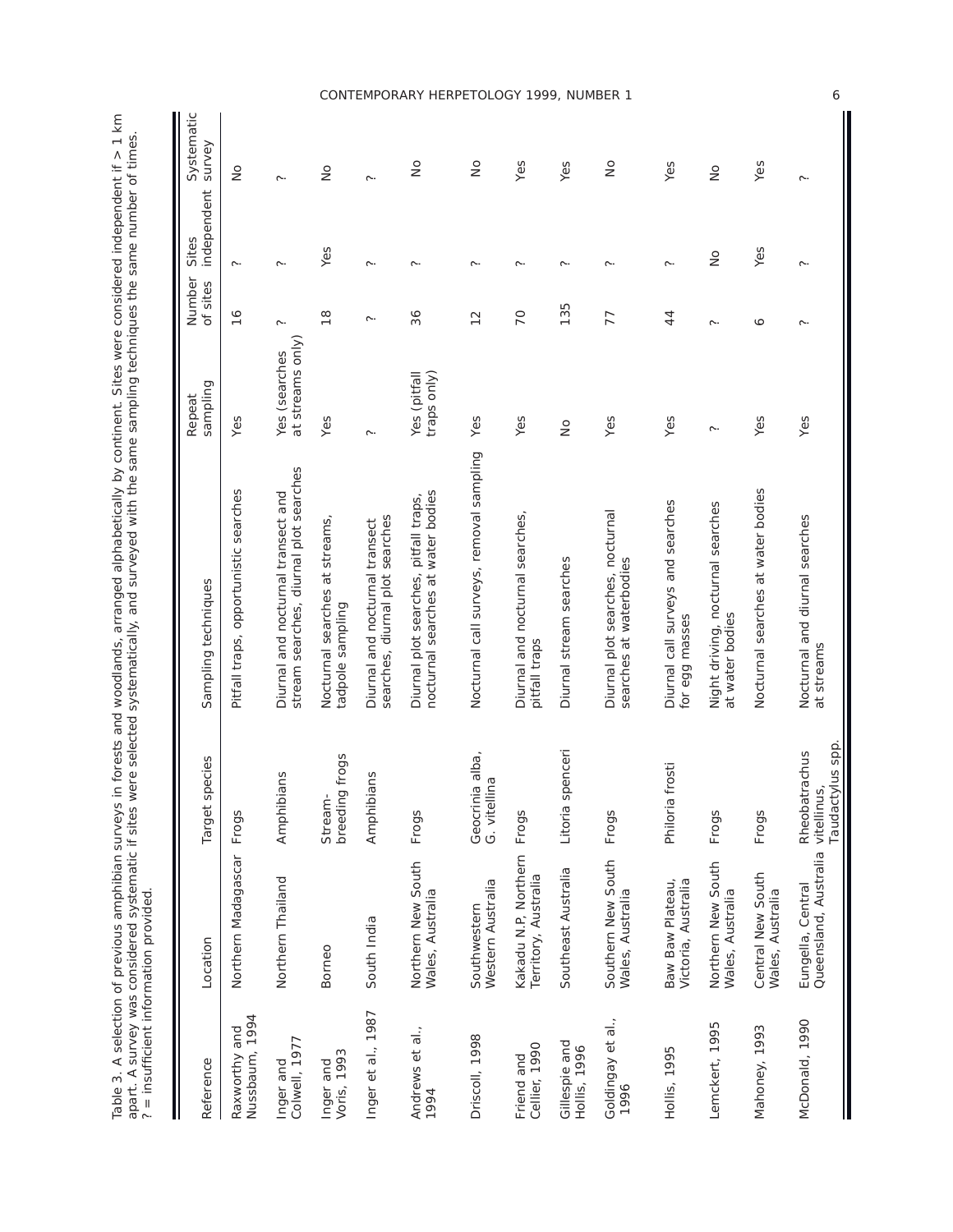| í. |  |
|----|--|
| C  |  |
| c  |  |

| Reference                         | Location                                                            | species<br>Target                | Sampling techniques                                                          | sampling<br>Repeat          | Number<br>of sites | independent<br>Sites | Systematic<br>survey |
|-----------------------------------|---------------------------------------------------------------------|----------------------------------|------------------------------------------------------------------------------|-----------------------------|--------------------|----------------------|----------------------|
| NSW NPWS, 1994                    | Northern New South<br>Wales, Australia                              | Frogs                            | Nocturnal searches at streams,<br>pitfall traps                              | Yes                         | 191                | Yes                  | Yes                  |
| Osborne, 1989                     | Mountains of southern Pseudophryne<br>New South Wales,<br>Australia | corroboree                       | Diurnal call surveys, tadpole sampling                                       | Yes                         | 411                | ς.                   | ς.                   |
| McCarthy, in press<br>Parris and  | Queensland, Australia<br>Southeast                                  | breeding frogs<br>Stream-        | recorders and pitfall traps at streams<br>Nocturnal searches, automatic tape | Yes                         | $\frac{1}{2}$      | Yes                  | Yes                  |
| Richards et al.,<br>1993          | North Queensland,<br>Australia                                      | breeding frogs<br>Stream-        | Nocturnal and diurnal searches and<br>tadpole netting at streams             | Yes                         | 47                 | ς.                   | Yes                  |
| Smith et al, 1994                 | Northern New South<br>Wales, Australia                              | Frogs                            | nocturnal searches at water bodies<br>Diurnal plot searches, pitfall traps,  | Yes (pitfall<br>traps only) | 77                 | ς.                   | $\frac{1}{2}$        |
| Torr, 1993                        | Queensland, Australia<br>Daintree N.P., North                       | Frogs                            | Diurnal and nocturnal searches,<br>pitfall traps                             | traps only)<br>Yes (pitfall | ς.                 | $\frac{1}{2}$        | $\frac{1}{2}$        |
| Gambold, 1992<br>Woinarski and    | Kakadu N.P, Northern<br>Territory, Australia                        | Frogs                            | Diurnal and nocturnal searches,<br>pitfall traps                             | Yes                         | 370                | $\frac{1}{2}$        | Yes                  |
| Brana et al., 1996                | Northern Spain                                                      | Lake-breeding<br>amphibians      | Diurnal searches, tadpole sampling                                           | ᢉ᠃                          | $\frac{6}{1}$      | <b>C.</b>            | Yes                  |
| Sjogren, 1994                     | Sweden                                                              | Rana lessonae                    | Diurnal and nocturnal searches at ponds                                      | Yes                         | 200                | $\frac{1}{2}$        | $\frac{1}{2}$        |
| Stumpel and van<br>der Hoet, 1998 | The Netherlands                                                     | Pond-breeding<br>bians<br>amphil | Diurnal pond searches, larval sampling                                       | Yes                         | 133                | ς.                   | Yes                  |
| Aubry et al., 1988                | Washington, USA                                                     | Amphibians                       | Diurnal searches in forest stands                                            | $\frac{1}{2}$               | 45                 | ς.                   | Yes                  |
| Beauregard and<br>Leclair, 1988   | Quebec, Canada                                                      | Frogs                            | Funnel traps                                                                 | Yes                         | 30                 | ᢉ᠃                   | Yes                  |
| Corn, 1988<br>Bury and            | Washington, USA<br>Oregon and                                       | Amphibians                       | Diurnal searches and pitfall traps<br>in forest stands                       | Yes                         | 30                 | Yes                  | $\frac{1}{2}$        |
| Bury et al., 1991                 | Washington, USA<br>Oregon and                                       | Aquatic amphibians               | Diurnal stream searches                                                      | $\frac{1}{2}$               | 59                 | Yes                  | Yes                  |

# *REVIEW: TERRESTRIAL AMPHIBIAN SURVEYS*

7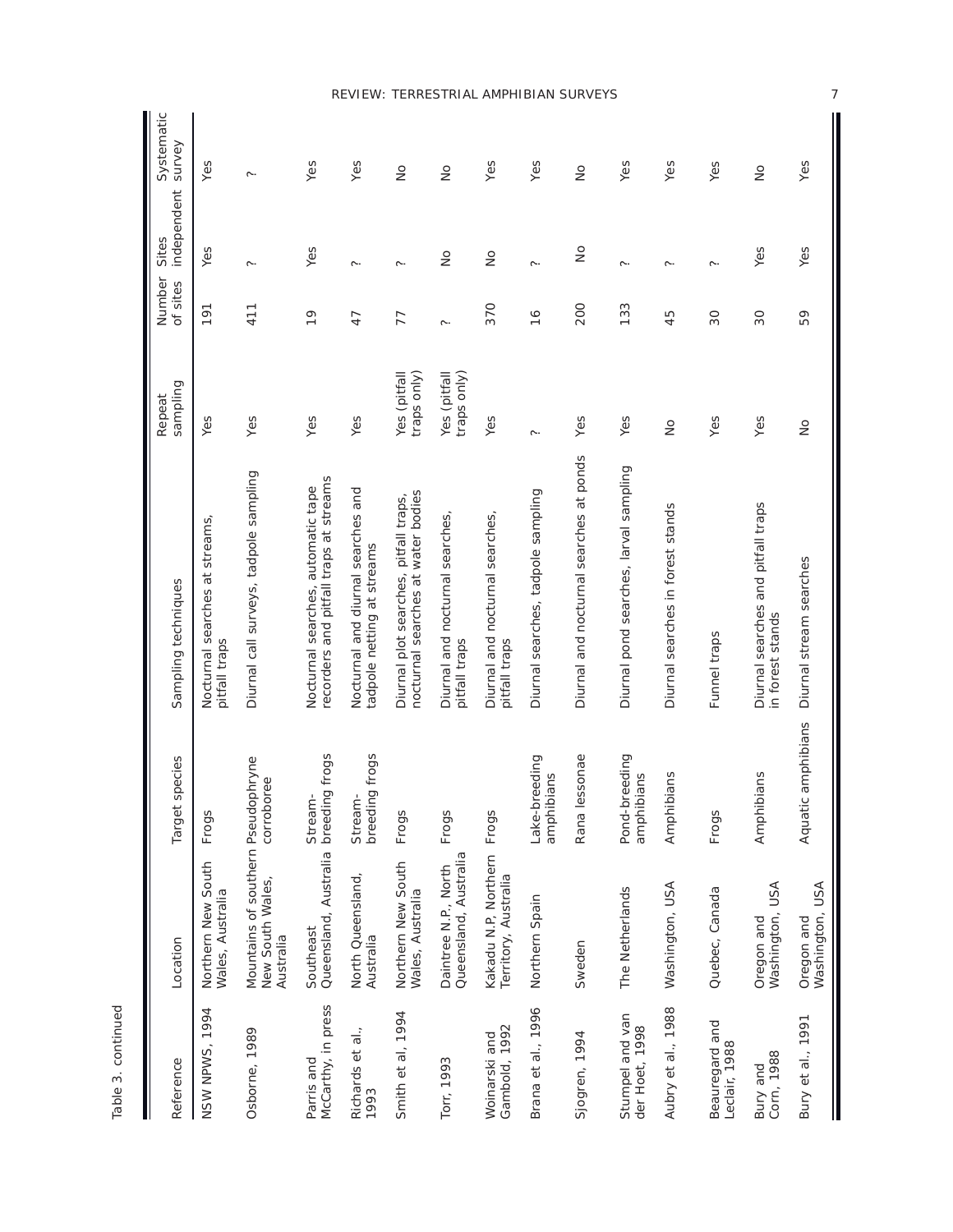| Reference                           | Location                           | species<br>Target                               | Sampling techniques                                                    | sampling<br>Repeat                 | Number<br>of sites | independent<br>Sites | Systematic<br>survey |
|-------------------------------------|------------------------------------|-------------------------------------------------|------------------------------------------------------------------------|------------------------------------|--------------------|----------------------|----------------------|
| Collins et al., 1988                | Arizona, USA                       | stebbinsi                                       | Ambystoma tigrinum Diurnal searches at waterbodies,<br>dip netting     | ς.                                 | 30                 | Yes                  | ς.                   |
| Corn and<br>Bury, 1991              | Oregon, USA                        | Amphibians                                      | Pitfall traps, diurnal searches<br>of down wood                        | <b>Yes</b> (Pitfall<br>traps only) | 50                 | ς.                   | $\frac{1}{2}$        |
| Dalrymple, 1988                     | Florida, USA                       | Amphibians                                      | Funnel traps, day and night driving,<br>nocturnal and diurnal searches | Yes                                | $\frac{3}{2}$      | $\frac{1}{2}$        | $\sim$               |
| M'Closkey, 1997<br>Hecnar and       | Ontario, Canada                    | Pond-breeding<br>amphibians                     | Diurnal searches, larval sampling Yes                                  | 118                                | ς.                 | ς.                   |                      |
| Jones, 1988                         | Arizona, USA                       | Amphibians                                      | Pitfall traps, night driving, nocturnal Yes<br>searches at waterbodies | 183                                | ς.                 | $\frac{1}{2}$        |                      |
| Mitchell et al., 1997 Virginia, USA |                                    | amphibians<br>Terrestrial                       | Pitfall traps                                                          | Yes                                | Б                  | Yes                  | Yes                  |
| Petranka et al.,<br>1994            | North Carolina, USA                | anders<br>Salama                                | Diurnal plot searches                                                  | $\frac{1}{2}$                      | 52                 | $\frac{1}{2}$        | Yes                  |
| Ramotnik and<br>Scott, 1988         | New Mexico, USA                    | neomexicanus<br>s hardii<br>Plethodon<br>Aneide | Diurnal plot searches                                                  | $\frac{1}{2}$                      | 123                | ς.                   | Yes                  |
| Saugey et al., 1988 Arkansas, USA   |                                    | Salamanders<br>in caves                         | Searches of caves and mines<br>and mines                               | Yes                                | $\overline{3}$     | ς.                   | $\frac{1}{2}$        |
| Welsh and Lind,<br>1995             | California, USA<br>Northwestern    | Plethodon elongatus                             | Diurnal plot searches                                                  | <b>C.</b>                          | 57                 | $\frac{1}{2}$        | Yes                  |
| Aichinger, 1987                     | Panguana, Peru                     | pond-breeding frogs<br>Stream-and               | Diurnal and nocturnal searches                                         | Yes                                | $\overline{ }$     | $\frac{1}{2}$        | Yes                  |
| Crump et al., 1992                  | Northern Costa Rica                | Bufo periglenes                                 | Diurnal? searches                                                      | Yes                                | ς.                 | $\sim$               | $\sim$               |
| Gascon, 1991<br>$\frac{1}{2}$       | Amazonian Brazil                   | Aquatic-breeding frogs                          |                                                                        | Tadpole netting                    | Yes                | 53                   | Yes                  |
| Lips, 1998                          | Puntarenas Province,<br>Costa Rica | Amphibians                                      | Nocturnal and diurnal stream searches,<br>diurnal plot searches        | searches only)<br>Yes (stream      | P                  | $\frac{1}{2}$        | $\frac{1}{2}$        |

Table 3. continued Table 3. continued

# *CONTEMPORARY HERPETOLOGY 1999, NUMBER 1*

8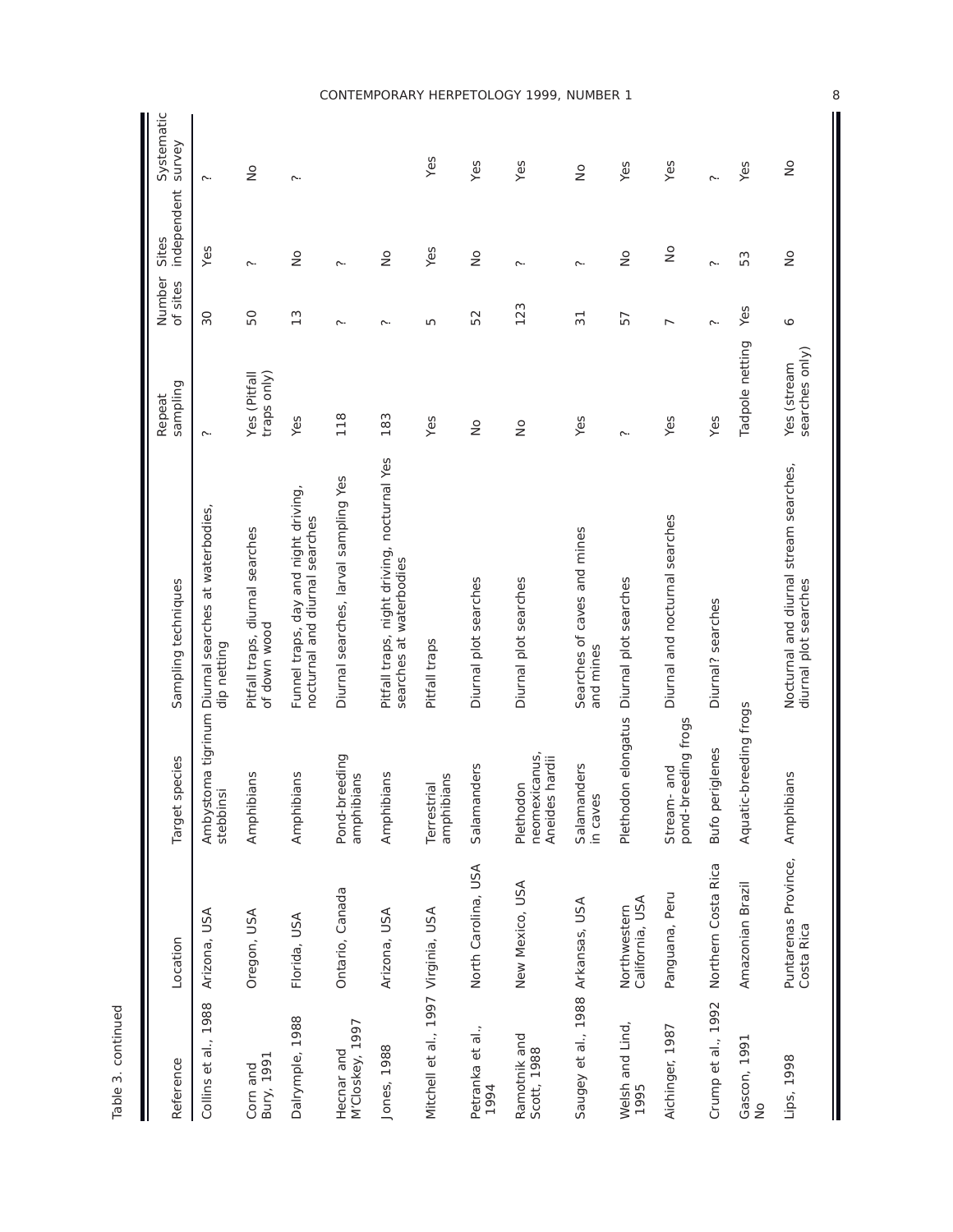variation, resulting in inflated estimates of statistical significance (Sokal and Rohlf, 1981).

*4. Ethics* 

Field surveys involve active observation of animals and may result in accidental or deliberate disturbance of amphibians in their natural habitat. Non-destructive sampling techniques are important for maintaining the integrity of a study population, and protecting rare and endangered species (Gibbons, 1988). Use of sampling techniques that kill animals or severely disturb their habitat raises ethical issues (Farnsworth and Rosovsky, 1993). Researchers need to consider possible negative impacts on their study animals before using destructive sampling techniques.

Investigative searching that destroys the refuges of amphibians and reptiles in and under trees, logs, leaf litter and soil can have a considerable adverse effect on the resident herpetofauna and its habitat (Davis, 1997). Wet pitfall traps containing alcohol or other preservatives kill all animals that fall into them, including rare and endangered species, and can cause large-scale mortality (Webb, 1991; Mitchell et al., 1993, 1997). For example, researchers caught 40 hip-pocket frogs (Assa darlingtoni) and 21 sphagnum frogs (Philoria sphagnicolus) in wet pitfall traps established to catch invertebrates during a survey in forests in northeast New South Wales, Australia (New South Wales National Parks and Wildlife Service, 1994). Both are listed as vulnerable and rare (Schedule 12) species in New South Wales.

Dry pitfall traps can also kill large numbers of animals if they not checked regularly enough, as captured animals can desiccate, starve or be eaten by predators (Buhlmann et al., 1988; Halliday, 1996). During a survey of forest vertebrates in Oregon and Washington, Bury and Corn (1987) initially checked their pitfall traps every three days, then only every seven days. Almost all 3904 mammals they caught died in the traps. Most of the 2180 amphibians and reptiles caught were still alive when the traps were checked, although the researchers subsequently collected them as specimens (Bury and Corn, 1987). This is an extreme example, but researchers need to justify a decision to include destructive techniques in their study, particularly in situations where more benign techniques could be used. Ethical concerns surrounding the use of destructive sampling techniques are compounded if surveys are not designed to ensure the research questions can be answered.

## PREVIOUS AMPHIBIAN SURVEYS IN FORESTS AND WETLANDS

The design, sampling techniques, and survey effort used in 44 previous amphibian surveys in forests and woodlands around the world are summarized in Table 3. This is not an exhaustive list, but represents the range of approaches used to survey amphibians in forest and woodland habitats, excluding experimental and population studies. Over half the papers in Table 3 did not include sufficient information on the method of their survey for a reader to determine the number or independence of survey sites, or whether the survey was systematic or included repeat sampling. This information is needed for a survey to be scientifically evaluated.

The target species of the surveys in Table 3 varied from a single species to all the amphibians present in a large study area. Thirty of the 44 studies used a combination of sampling techniques, and 33 included repeat sampling with at least one technique. Twenty studies were classed as systematic, with systematically selected sites surveyed

| Reference                  | Location                     | species<br>Target | Sampling techniques                                | sampling<br>Repeat | Number Sites | of sites independent survey | Systematic    |
|----------------------------|------------------------------|-------------------|----------------------------------------------------|--------------------|--------------|-----------------------------|---------------|
| Lips, 1999                 | Western Panama               | Amphibians        | Nocturnal and diurnal searches,<br>tadpole netting | Yes                | 14           | $\frac{1}{2}$               | $\frac{1}{2}$ |
| Pearman, 1997<br>Varsh and | Northern Ecuador             | ibians<br>Amphi   | Nocturnal transect searches                        | Yes                | 16           | $\frac{1}{2}$               | Yes           |
| Pearman, 1997              | Amazonian Ecuador Amphibians |                   | Nocturnal searches                                 | Yes                | 23           |                             | Yes           |

Table 3. continued Table 3. continued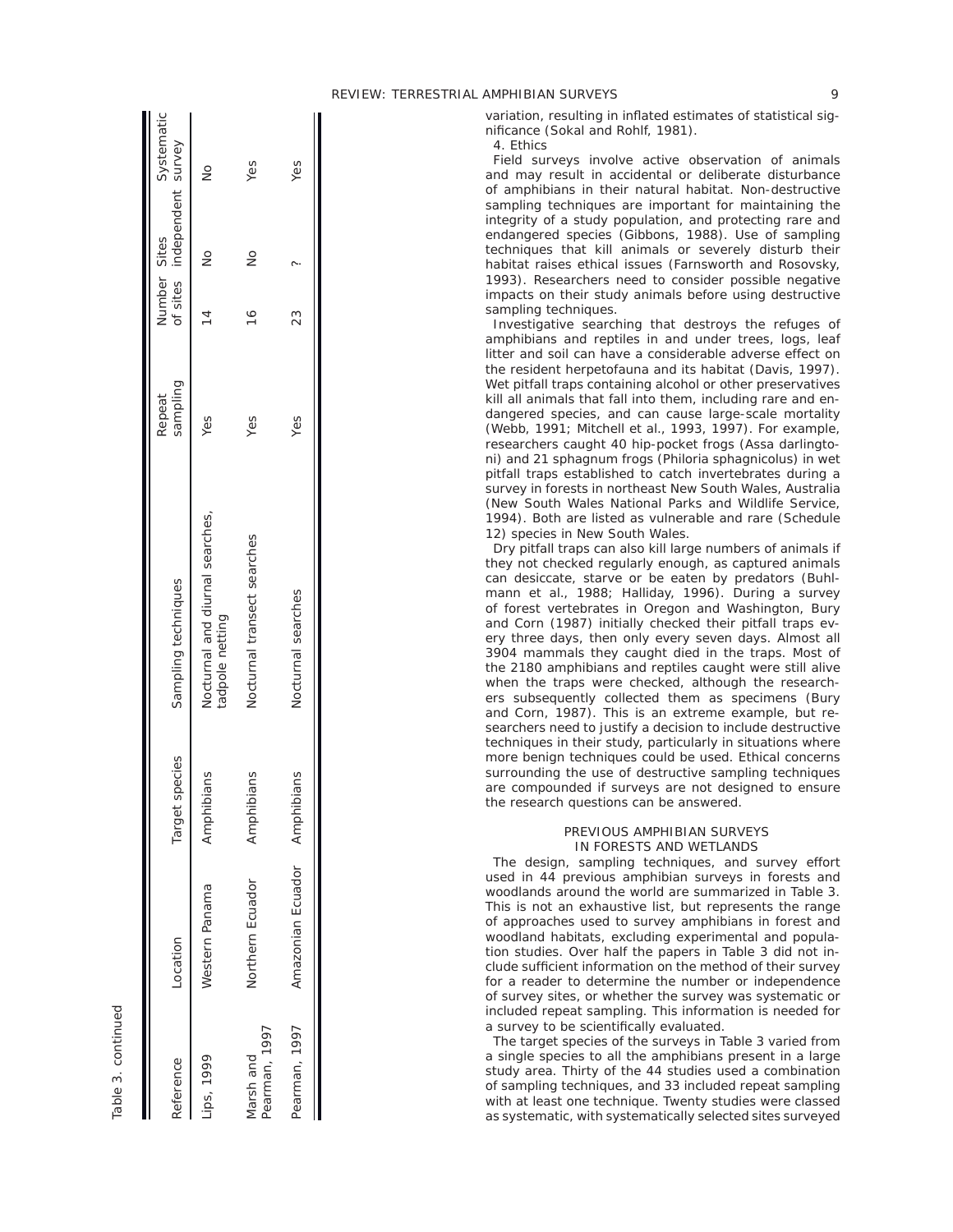the same number of times with the same techniques. Thirteen systematic studies included repeat sampling at survey sites (Table 3). Only two studies included systematic repeat sampling with a combination of techniques at systematically selected, independent survey sites (NSW NPWS, 1994; Parris and McCarthy, in press).

Survey sites should be far enough apart that the presence of a species at one site is not influenced by its presence or absence at another (Sokal and Rohlf, 1981). For the purposes of Table 3, I defined sites as independent if they were 1 km apart, although the actual distance needed to ensure independence will vary between species and habitats. Information on the proximity of survey sites was provided in only 20 of the papers listed in Table 3. Of these, nine studies had independent survey sites. This indicates that independence of sites has not been widely considered during survey planning, despite dependence between sites violating a key assumption of most statistical analyses. Six of the 11 studies in Table 3 with dependent sites (< 1 km apart) included statistical analysis of data between sites (Dalrymple, 1988; Petranka et al., 1994; Sjogren, 1994; Lemckert, 1995; Welsh and Lind, 1995; Woinarski and Gambold, 1992).

Many amphibian surveys in Australian forests and woodlands have been combined with surveys for other vertebrate groups, resulting in inadequate survey effort for amphibians, particularly rare and cryptic species (Milledge, 1993). Such surveys have frequently used inappropriate techniques for sampling amphibians, such as diurnal searches and pitfall traps in forest plots away from water bodies (e.g., Webb, 1991; Andrews et al., 1994; Smith et al., 1994, 1995; Fanning, 1995; Goldingay et al., 1996). A survey to investigate forestry impacts on the fauna of the Urbenville Forest Management Area in northern New South Wales detected only two frogs during diurnal searches at 180 forest plots, while wet pitfall traps caught just seven of the 42 frog species known from the study area (Andrews et al., 1994). Consequently, Andrews et al. (1994) found no effect of forest type or logging on the richness of amphibian species at their survey sites.

Pitfall trapping and diurnal searches away from water are unlikely to detect most amphibians in the temperate and sub-tropical forests of eastern Australia because they are rarely found in terrestrial areas. However, terrestrial sampling of amphibians can be effective in wetter forests such as those of northwestern North America, where much of the amphibian fauna breeds and/or shelters in terrestrial areas (Leonard et al., 1993). A series of amphibian surveys in Douglas-Fir forests in Washington, Oregon and California successfully used diurnal searches and pitfall trapping at terrestrial sites (Bury and Raphael, 1983; Corn and Bury, 1991; Gilbert and Allwine, 1991; Aubrey and Hall, 1991; Bury et al., 1991). Pitfall traps and time-constrained searches detected both salamanders and frogs, while searches of down wood detected salamanders sheltering in and under logs on the forest floor. This demonstrates the effectiveness of sampling techniques varying with the composition of the amphibian fauna in a study area, and the need to consider the biology of the target species when planning a survey.

#### CONCLUSION AND RECOMMENDATIONS

Planning an amphibian survey to maximize its effectiveness and the value of the resulting data involves consideration of a wide range of issues. Suggested steps when planning an amphibian survey are:

1. Identify your study area and the question(s) you wish

to answer (survey aims).

- 2. Review the literature on the amphibians in your study area. If they have been poorly studied, undertake a pilot study to compare the effectiveness of a number of sampling techniques, and assess the sampling effort that might be required to fulfill your survey aims. All sampling techniques should be used concurrently at the same sites to ensure a valid comparison.
- 3. Consider possible negative effects of destructive sampling techniques before deciding to use them. In some countries, ethics approval for a project will not be granted if use of destructive techniques is proposed.
- 4. Determine the size of sites, plots or transects (sampling units) appropriate for the study area and the survey questions.
- 5. Determine the number and arrangement of sites needed to address the survey questions. For example, if you are interested in the effects of forest fragmentation on amphibians, locate sites in a number of different patches and a number of contiguous forest areas.
- 6. Choose sites to represent the range of variation of one or more relevant parameters in the study area. In the example above, these could be the range of patch sizes and their proximity to contiguous forest. If planning to analyze variation between sites, ensure that sites are located far enough apart to be independent.
- 7. Systematically survey the selected sites with one or more sampling techniques suitable for your target species. Repeat, as indicated by the pilot study and the survey aims.

More information is needed on the effectiveness of different techniques for sampling amphibians in different forest and woodland habitats. In addition, the survey effort required to fulfill the aims of a study, such as detecting a particular species if it is present, is largely unknown in many areas of the world. These issues of amphibian survey design require further research.

# ACKNOWLEDGMENTS

Michael McCarthy, Andrew Claridge, Tony Norton, Helen Neave, John Fauth and three anonymous reviewers provided valuable comments on the manuscript.

#### LITERATURE CITED

AICHINGER, M.

1987. Annual activity patterns of anurans in a seasonal neotropical environment. Oecologia 71: 583-592.

ANDREWS, S. P., G. GRATION, D. QUIN AND A. P. SMITH.

1994. Description and assessment of forestry impacts on fauna of the Urbenville Forestry Management Area. Urbenville Management Area: Environmental impact statement, supporting document No. 4. Armidale, State Forests of New South Wales.

AUBREY, K. B. AND P. A. HALL.

1991. Terrestrial amphibian communities in the Southern Washington Cascade Range. Pages 327-338 in Wildlife and vegetation of unmanaged Douglas-Fir forests (K. B. Aubrey, M. H. Brookes, J. K. Agee, R. G. Anthony, J. F. Franklin, B. R. Noon, M. G. Raphael, R. M. Storm and J. Verner, eds). USDA Forest Service Pacific Northwest Research Station Technical Report No. 285.

L. L. C. JONES AND P. A. HALL.

1988. Use of woody debris by plethodontid salamanders in Douglas-fir forests in Washington. Pages 32-37 in Management of amphibians, reptiles and small mammals in North America (R. C. Szaro, K. E. Severson and D. R. Patton, eds). USDA Forest Service General Technical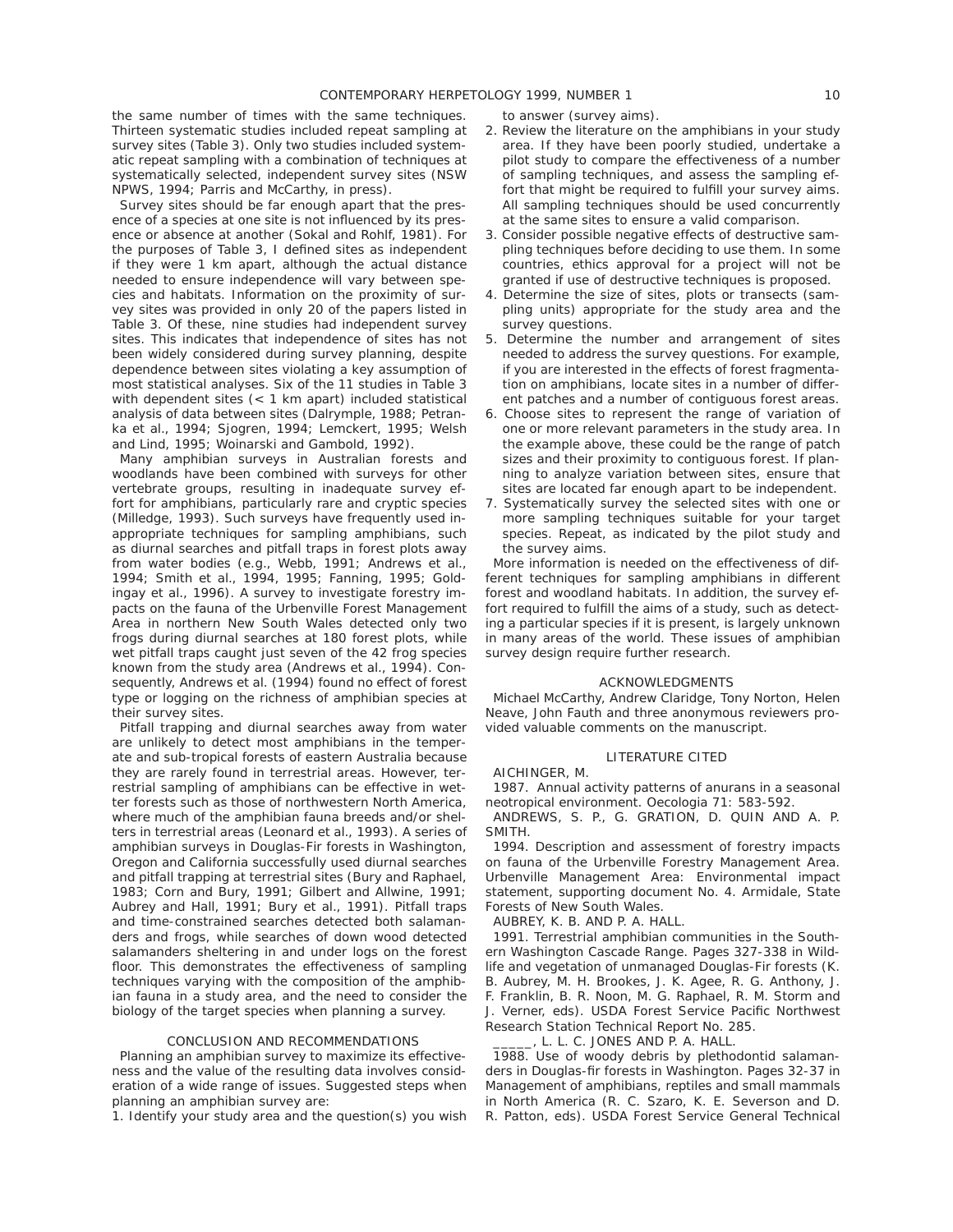Report RM-166.

AUSTIN, M. P. AND P. C. HEYLIGERS.

1991. New approaches to vegetation survey design: Gradsect sampling. Pages 31-36 in Nature conservation: Cost effective biological surveys and data analysis (C. R. Margules and M. P. Austin, eds). CSIRO, Canberra.

BEAUREGARD, N. AND R. LECLAIR.

1988. Multivariate analysis of the summer habitat structure of Rana pipiens Schreber, in Lac Saint Pierre (Quebec, Canada). Pages 129-143 in Management of amphibians, reptiles and small mammals in North America . USDA Forest Service General Technical Report RM-166.

BERGER, L., R. SPEARE, P. DASZAK, D. E. GREEN, A. A. CIMMOMGJA, C. L. GOGGIN, R. SLOCOMBE, M. A. RA-GAN, A. D. HYATT, K. R. MCDONALD, H. H. HINES, K. L. LIPS, G. MARANTELLI AND H. PARKES.

1998. Chytridiomycosis causes amphibian mortality associated with population declines in the rain forests of Australia and Central America. Proceedings of the National Academy of Sciences 95: 9031-9036.

BERRILL, M. S. BERTRAM, D. BRIGHAM AND V. CAMP-BELL.

1992. A comparison of three methods of monitoring frog populations. Pages 87-93 in Declines in Canadian amphibian populations: Designing a national strategy (C. A. Bishop and K. E. Pettit, eds). Canadian Wildlife Service Occasional Paper No. 76.

BLAIR, W. F.

1958. Mating call in the speciation of anuran amphibians. American Naturalist 92: 27-51.

BLAUSTEIN, A. R., D. B. WAKE AND W. P. SOUSA.

1994. Amphibian declines: Judging stability, persistence, and susceptibility of populations to local and global extinctions. Conservation Biology 8: 60-71.

BRAITHWAITE, R. W.

1983. A comparison of two pitfall trap systems. Victorian Naturalist 100: 163-166.

1985. The Kakadu Fauna Survey: An ecological survey of Kakadu National Park. Report to Australian National Parks and Wildlife Service. CSIRO Wildlife and Ecology, Darwin.

BRANA, F., L. FRECHILLA AND G. ORIZAOLA.

1996. Effect of introduced fish on amphibian assemblages in mountain lakes of northern Spain. Herpetological Journal 6: 145-148.

BUHLMANN, K. A., C. A. PAGUE, J. C. MITCHELL AND R. B. GLASGOW.

1988. Forestry operations and terrestrial salamanders: Techniques in a study of the Cow Knob salamander, Plethodon punctatus. Pages 38-44 in Management of amphibians, reptiles and small mammals in North America (R. C. Szaro, K. E. Severson and D. R. Patton, eds). USDA Forest Service General Technical Report RM-166.

BURBIDGE, A. A.

1991. Cost constraints on surveys for nature conservation. Pages 3-6 in Nature conservation: Cost effective biological surveys and data analysis (C. R. Margules and M. P. Austin, eds). CSIRO, Canberra.

BURY, R. B. AND P. S. CORN.

1987. Evaluation of pitfall trapping in northwestern forests: Trap arrays with drift fences. Journal of Wildlife Management 51: 112-119.

1988. Douglas-fir forests in the Oregon and Washington Cascades: Relation of the herpetofauna to stand age and moisture. Pages 11-22 in Management of amphibians, reptiles and small mammals in North America (R. C. Szaro, K. E. Severson and D. R. Patton, eds). USDA Forest Service General Technical Report RM-166.

#### \_\_\_\_\_, \_\_\_\_\_ AND K. B. AUBREY.

1991. Regional patterns of terrestrial amphibian communities in Oregon and Washington. Pages 341-350 in Wildlife and vegetation of unmanaged Douglas-Fir forests (K. B. Aubrey, M. H. Brookes, J. K. Agee, R. G. Anthony, J. F. Franklin, B. R. Noon, M. G. Raphael, R. M. Storm and J. Verner, eds). USDA Forest Service Pacific Northwest Research Station Technical Report No. 285.

### AND M. G. RAPHAEL.

1983. Inventory methods for amphibians and reptiles. Pages 416-419 in Renewable resource inventories for monitoring changes and trends (J. F. Bell and T. Atterbury, eds). Oregon State University, Corvallis.

CAMPBELL, H. W. AND S. P. CHRISTMAN.

1982. Field techniques for herpetofaunal community analysis. Pages 193-200 in Herpetological communities (N. J. Scott Jr., ed.). U.S. Fisheries and Wildlife Service Wildlife Research Report 13.

COLLINS, J. P., T. R. JONES AND H. J. BERNA.

1988. Conserving genetically distinct populations: The case of the Huachuca tiger salamander (Ambystoma tigrinum stebbinsi Lowe). Pages 45-53 in Management of amphibians, reptiles and small mammals in North America (R. C. Szaro, K. E. Severson and D. R. Patton, eds). USDA Forest Service General Technical Report RM-166. CORN, P. S.

1994. Straight-line drift fences and pitfall traps. Pages 109-117 in Measuring and monitoring biological diversity: Standard methods for amphibians (W. R. Heyer, M. A. Donnelly, R. W. McDiarmid, L. C. Hayek and M. S. Foster, eds). Smithsonian Institution Press, Washington, DC.

AND R. B. BURY.

1991. Terrestrial amphibian communities in the Oregon Coast Range. Pages 305-317 in Wildlife and vegetation of unmanaged Douglas-Fir forests (K. B. Aubrey, M. H. Brookes, J. K. Agee, R. G. Anthony, J. F. Franklin, B. R. Noon, M. G. Raphael, R. M. Storm and J. Verner, eds). USDA Forest Service Pacific Northwest Research Station Technical Report No. 285.

CRUMP, M. L. AND N. J. SCOTT.

1994. Visual encounter surveys. Pages 84-92 in Measuring and monitoring biological diversity: Standard methods for amphibians (W. R. Heyer, M. A. Donnelly, R. W. McDiarmid, L. C. Hayek, and M. S. Fostereds, eds). Smithsonian Institution Press, Washington, DC.

\_\_\_\_\_, F. R. HENSLEY AND K. L. CLARKE.

1992. Apparent decline of the golden toad: underground or extinct? Copeia 1992: 413-420.

CZECHURA, G. V.

1991. The Blackall-Conondale Ranges: Frogs, reptiles and fauna conservation. Pages 311-324 in The rainforest legacy volume 2: Flora and fauna of the rainforests (G. Werren and P. Kershaw, eds). Australian Government Printing Service, Canberra.

AND G. J. INGRAM.

1990. Taudactylus diurnus and the case of the disappearing frogs. Memoirs of the Queensland Museum 29: 361-65.

DALRYMPLE, G. H.

1988. The herpetofauna of Long Pine Key, Everglades National Park, in relation to vegetation and hydrology. Pages 72-86 in Management of amphibians, reptiles and small mammals in North America (R. C. Szaro, K. E. Severson and D. R. Patton, eds). USDA Forest Service General Technical Report RM-166.

DAVIS, T. M.

1997. Non-disruptive monitoring of terrestrial salamanders with artificial cover objects on southern Vancouver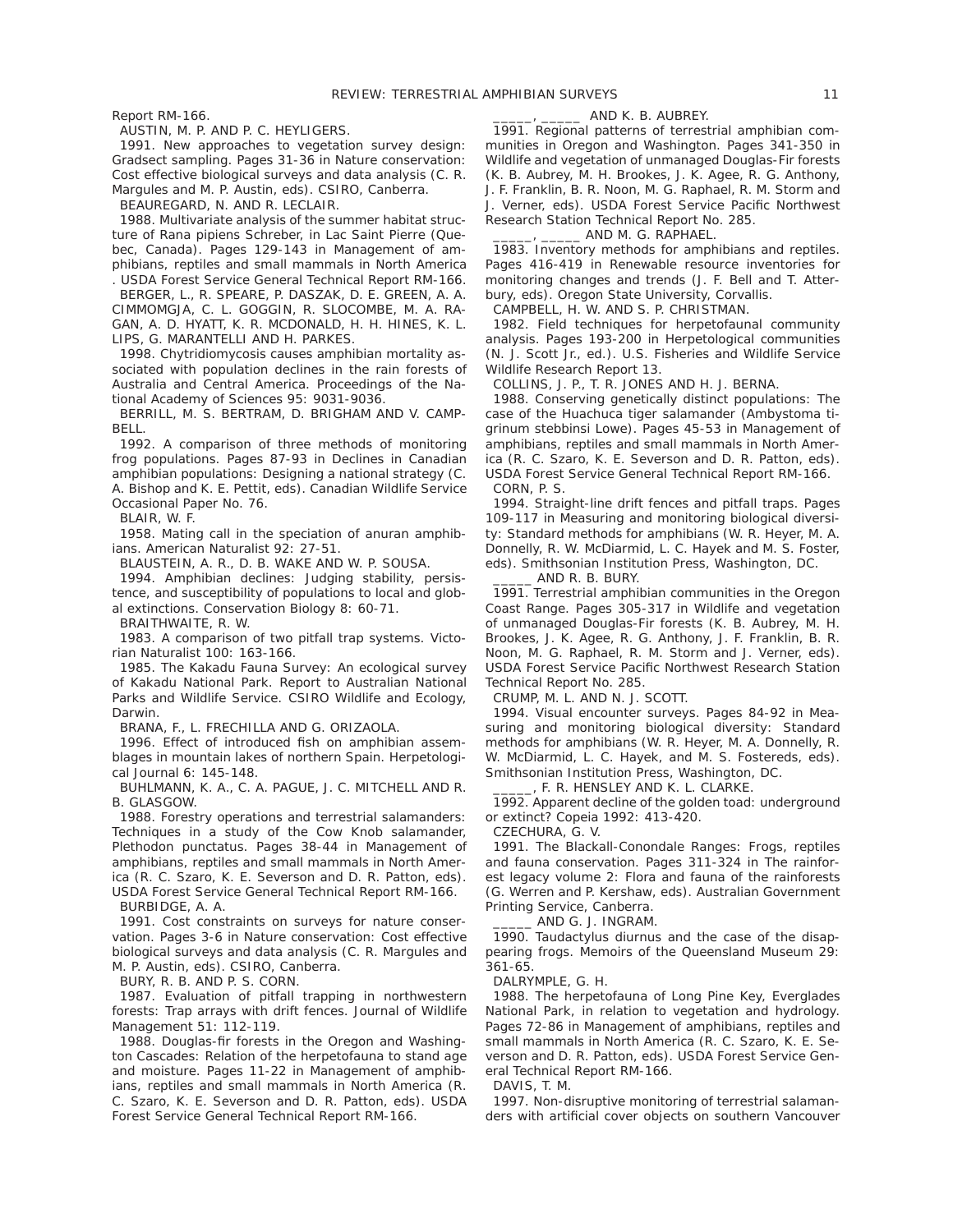Island, British Colombia. Pages 161-174 in Amphibians in decline: Canadian studies of a global problem (D. M. Green, ed). Herpetological Conservation 1.

DEGRAAF, R. M. AND M. YAMASAKI.

1992. A nondestructive technique to monitor the relative abundance of terrestrial salamanders. Wildlife Society Bulletin 20: 260-264.

DENTON, J. S. AND T. J. C. BEEBEE.

1992. An evaluation of methods for studying natterjack toads (Bufo calamita) outside the breeding season. Amphibia-Reptilia 13: 365-374.

DODD, C. K.

1991. Drift fence associated sampling bias of amphibians at a Florida sandhills temporary pond. Journal of Herpetology 25: 296-301.

DRISCOLL, D. A.

1998. Counts of calling males as estimates of population size in the endangered frogs Geocrinia alba and G. vitellina. Journal of Herpetology 32: 475-481.

DUELLMAN, W. E. AND L. TRUEB.

1986. Biology of amphibians. McGraw-Hill Publishing, New York.

FANNING, D.

1995. Native fauna of the Tenterfield Management Area. Proposed forestry operations in the Tenterfield Management Area: Environmental impact statement, supporting document No. 4. Armidale, State Forests of New South Wales.

FARNSWORTH, E. J. AND J. ROSOVSKY.

1993. The ethics of ecological field experimentation. Conservation Biology 7: 463-472.

FELLERS, G. M. AND C. A. DROST.

1994. Sampling with artificial cover. Pages 146-150 in Measuring and monitoring biological diversity: Standard methods for amphibians (W. R. Heyer, M. A. Donnelly, R. W. McDiarmid, L. C. Hayek, and M. S. Foster, eds). Smithsonian Institution Press, Washington, DC.

FERRARO, T. J. AND S. BURGIN.

1993a. Amphibian decline: A case study in western Sydney. Pages 197-204 in Herpetology in Australia: A diverse discipline (D. Lunney and D. Ayres, eds). Transactions of the Royal Zoological Society of New South Wales 1993.

1993b. Review of environmental factors influencing the decline of Australian frogs. Pages 205-218 in Herpetology in Australia: A diverse discipline (D. Lunney and D. Ayres, eds). Transactions of the Royal Zoological Society of New South Wales 1993.

FERRIER, S.

1991. Computer-based spatial extension of forest fauna survey data: Current issues, problems and directions. Pages 221-227 in Conservation of Australia's forest fauna (D. Lunney, ed). Royal Zoological Society of New South Wales, Sydney.

FRIEND, G. R.

1984. Relative efficiency of two pitfall-drift fence systems for sampling small vertebrates. Australian Zoologist 21: 423-433.

AND K. M. CELLIER.

1990. Wetland herpetofauna of Kakadu National Park, Australia: Seasonal richness trends, habitat preferences and the effects of feral ungulates. Journal of Tropical Ecology 6: 131-152.

GASCON, C.

1991. Population- and community-level analyses of species occurrences of central Amazonian rainforest tadpoles. Ecology 72: 1731-1746.

GIBBONS, J. W.

1988. The management of amphibians, reptiles and small mammals in North America: The need for an environmental attitude. Pages 4-10 in Management of amphibians, reptiles and small mammals in North America (R. C. Szaro, K. E. Severson and D. R. Patton, eds). USDA Forest Service General Technical Report RM-166.

GILBERT, F. F. AND R. ALLWINE.

1991. Terrestrial amphibian communities in the Oregon Cascade Range. Pages 319-324 in Wildlife and vegetation of unmanaged Douglas-Fir forests (K. B. Aubrey, M. H. Brookes, J. K. Agee, R. G. Anthony, J. F. Franklin, B. R. Noon, M. G. Raphael, R. M. Storm and J. Verner, eds). USDA Forest Service Pacific Northwest Research Station Technical Report No. 285.

GILLESPIE, G. R. AND G. J. HOLLIS.

1996. Distribution and habitat of the spotted tree frog, Litoria spenceri Dubois (Anura: Hylidae), and an assessment of potential causes of population declines. Wildlife Research 23: 49-75.

GOLDINGAY R., G. DALY AND F. LEMCKERT.

1996. Assessing the impacts of logging on reptiles and frogs in the montane forests of southern New South Wales. Wildlife Research 23: 495-510.

GREENBURG, C. H., D. G. NEARY AND L. D. HARRIS.

1994. A comparison of herpetofaunal sampling effectiveness of pitfall, single-ended and double-ended funnel traps used with drift fences. Journal of Herpetology 28: 319-324.

HALLIDAY, T.

1996. Amphibians. Pages 205-217 in Ecological census techniques, a handbook (W. J. Sutherland, ed). Cambridge University Press, Cambridge.

1998. A declining amphibian conundrum. Nature 394: 418-419.

HECNAR, S. J.

1997. Amphibian pond communities in southwestern Ontario. Pages 1-15 in Amphibians in decline: Canadian studies of a global problem (D. M. Green, ed.). Herpetological Conservation 1.

AND R. T. M'CLOSKEY.

1997. Patterns of nestedness and species association in a pond-dwelling amphibian fauna. Oikos 80: 371-381.

HEYER, W. R. AND K. A. BERVEN.

1973. Species diversities of herpetofaunal samples from similar microhabitats at two tropical sites. Ecology 54: 642-645.

\_\_\_\_\_, M. A. DONNELLY, R. W. MCDIARMID, L. C. HAYEK AND M. S. FOSTER.

1994. Measuring and monitoring biological diversity: Standard methods for amphibians. Smithsonian Institution Press, Washington, DC.

HOLLIS, G. J.

1995. Reassessment of the distribution, relative abundance and habitat of the Baw Baw frog (Philoria frosti Spencer). Victorian Naturalist 112: 190-201.

HOLLOWAY, S.

1997. Survey protocols for the stream-breeding frogs of far east Gippsland: The application of habitat modelling and an assessment of techniques. M.S. Thesis, The University of Canberra, Canberra.

INGER, R. F. AND R. K. COLWELL.

1977. Organization of contiguous communities of amphibians and reptiles in Thailand. Ecological Monographs 47: 229-253.

\_\_\_\_\_, H. B. SHAFFER, M. KOSHY AND R. BAKDE.

1987. Ecological structure of a herpetological assemblage in South India. Amphibia-Reptilia 8: 189-202. \_\_\_\_\_ AND F. K. VORIS.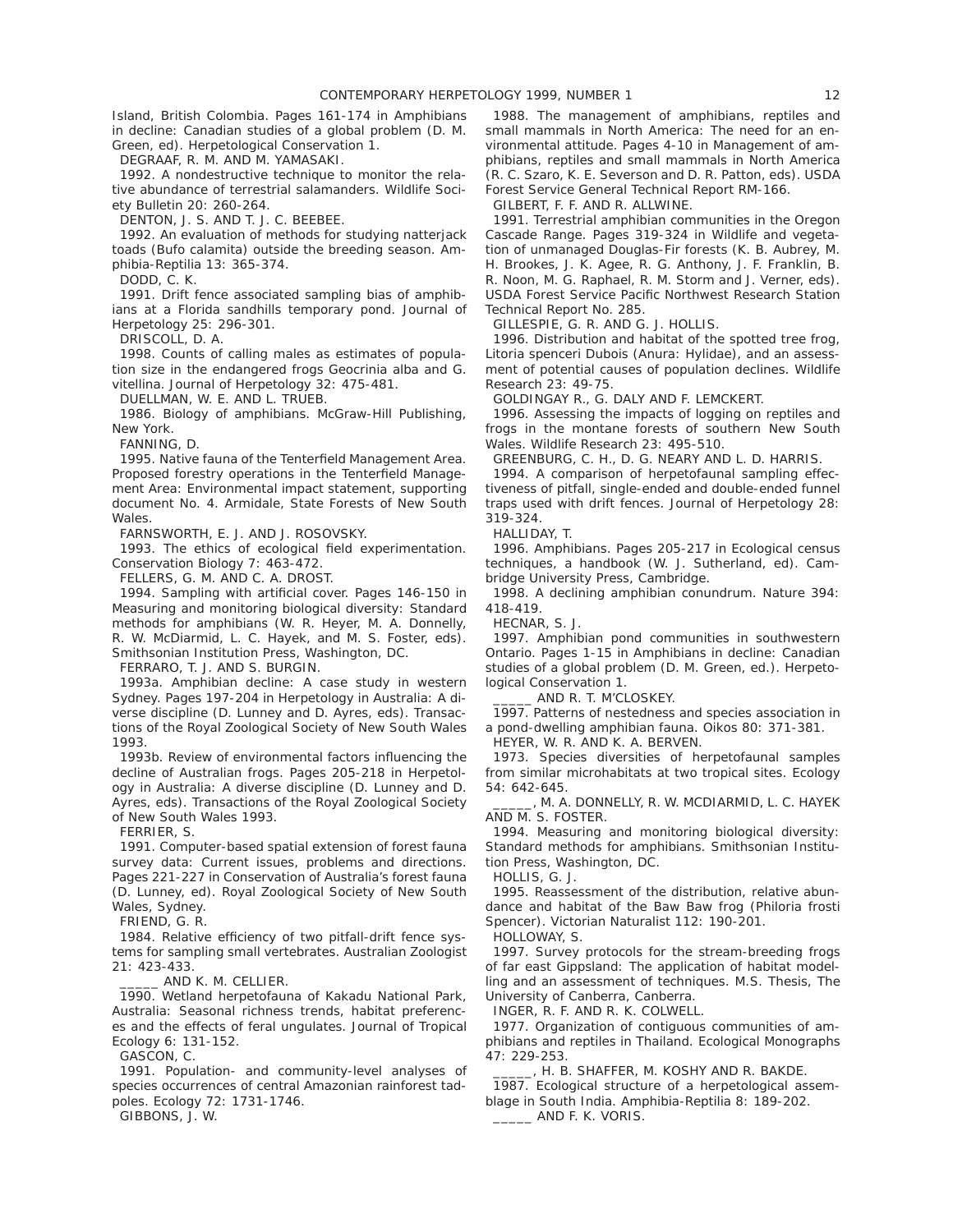1993. A comparison of amphibian communities through time and from place to place in Bornean forests. Journal of Tropical Ecology 9: 409-433.

INGRAM, G. J.

1990. The mystery of the disappearing frogs. Wildlife Australia 27: 6-7.

AND K. R. MCDONALD.

1993. An update on the decline of Queensland's frogs. Pages 297-303 in Herpetology in Australia: A diverse discipline (D. Lunney and D. Ayres, eds). Transactions of the Royal Zoological Society of New South Wales 1993.

JAEGER, R. G.

1994. Patch sampling. Pages 107-109 in Measuring and monitoring biological diversity: Standard methods for amphibians (W. R. Heyer, M. A. Donnelly, R. W. McDiarmid, L. C. Hayek, and M. S. Foster, eds). Smithsonian Institution Press, Washington, DC.

\_\_\_\_\_ AND R. F. INGER.

1994. Quadrat sampling. Pages 97-102 in Measuring and monitoring biological diversity: Standard methods for amphibians (W. R. Heyer, M. A. Donnelly, R. W. McDiarmid, L. C. Hayek, and M. S. Foster, eds). Smithsonian Institution Press, Washington, DC.

JONES, K. B.

1988. Distribution and habitat associations of herpetofauna in Arizona: Comparisons by habitat type. Pages 109-128 in Management of amphibians, reptiles and small mammals in North America (R. C. Szaro, K. E. Severson and D. R. Patton, eds). USDA Forest Service General Technical Report RM-166.

LAURENCE, W. F., K. R. MCDONALD AND R. SPEARE.

1996. Epidemic disease and the catastrophic decline of Australian rain forest frogs. Conservation Biology 10: 406-413.

LEMCKERT, F.

1995. Dorrigo Management Area amphibian survey. In Fauna report. Proposed forestry operations in the Dorrigo Management Area: Interim (3 year) environmental impact statement, supporting document No. 3. Appendix 6 (L. Lim, ed.). Armidale, State Forests of New South Wales.

LEONARD W. P., H. A. BROWN, L. L. C. JONES, K. R. MCALLISTER AND R. C. STORM.

1993. Amphibians of Washington and Oregon. Seattle Audubon Society, Seattle.

LIPS, K. R.

1998. Decline of a tropical montane amphibian fauna. Conservation Biology 12: 106-117.

1999. Mass mortality and population declines of anurans at an upland site in western Panama. Conservation Biology 13: 117-125.

LITTLEJOHN, M. J.

1968. Amphibian calls and the species problem. Australian Zoologist 14: 259-270.

MAHONEY, M.

1993. The status of frogs in the Watagan Mountains area of the Central Coast of New South Wales. Pages 257-264 in Herpetology in Australia: A diverse discipline (D. Lunney and D. Ayres, eds). Transactions of the Royal Zoological Society of New South Wales 1993.

1996. The decline of the green and golden bell frog Litoria aurea viewed in the context of declines and disappearances of other Australian frogs. Pages 237-247 in The green and golden bell frog Litoria aurea: Biology and conservation (G. H. Pyke and W. S. Osborne, eds). Australian Zoologist 30.

MARGULES, C. R. AND M. P. AUSTIN.

1991. Nature conservation: Cost effective biological

surveys and data analysis. CSIRO, Canberra.

MARSH, D. M. AND P. B. PEARMAN.

1997. Effects of habitat fragmentation on the abundance of two species of Leptodactylid frogs in an Andean montane forest. Conservation Biology 11: 1323-1328. MCDONALD, K. R.

1990. Rheobatrachus Liem and Taudactylus Straughn and Lee (Anura: Leptodactylidae) in Eungella National Park, Queensland: Distribution and decline. Transactions of the Royal Society of South Australia 114: 187-194. MILLEDGE, D.

1993. The herpetofauna of northeastern New South Wales forests and the forestry EIS process. Pages 353- 355 in Herpetology in Australia: A diverse discipline (D. Lunney and D. Ayres, eds). Transactions of the Royal Zoological Society of New South Wales 1993.

MITCHELL, J. C., S. Y. ERDLE AND J. F. PAGELS.

1993. Evaluation of capture techniques for amphibian, reptile and small mammal communities in saturated forested wetlands. Wetlands 13: 130-136.

\_\_\_\_\_, S. C. RINERT, J. F. PAGELS, K. A. BUHLMANN AND C. A. PAGUE.

1997. Factors influencing amphibian and small mammal assemblages in central Appalachian forests. Forest Ecology and Management 96: 65-76.

NATRASS, A. E. O. AND G. J. INGRAM.

1993. New records of the rare green-thighed Frog. Memoirs of the Queensland Museum 33: 348.

NEW SOUTH WALES NATIONAL PARKS AND WILDLIFE SERVICE.

1994. Fauna of north-east NSW forests. North East Biodiversity Study report No. 3. Unpublished report, New South Wales National Parks and Wildlife Service.

OSBORNE, W. S.

1985. An evaluation of techniques and strategies for sampling frog communities. Grad. Dip. Science Thesis, The Australian National University, Canberra.

1989. Distribution, relative abundance and conservation status of Corroboree Frogs, Pseudophryne corroboree Moore (Anura: Myobatrachidae). Australian Wildlife Research 16: 537-547.

PARRIS, K. M. AND M. A. MCCARTHY.

What influences the structure of frog assemblages at forest streams? Australian Journal of Ecology (in press).

\_\_\_\_\_, T. W. NORTON AND R. B. CUNNINGHAM.

A comparison of techniques for sampling amphibians in the forests of south-east Queensland, Australia. Herpetologica (in press).

PEARMAN, P. B.

1997. Correlates of amphibian diversity in an altered landscape of Amazonian Ecuador. Conservation Biology 11: 1211-1225.

A. M. VELASCO AND A. LOPEZ.

1995. Tropical amphibian monitoring: A comparison of methods for detecting inter-site variation in species composition. Herpetologica 51: 325-337.

PECHMANN, J. H. K., D. E. SCOTT, R. D. SEMLITSCH, J. P. CALDWELL, L. J. VITT AND J. W. GIBBONS.

1991. Declining amphibian populations: The problem of separating human impacts from natural fluctuations. Science 235: 892-895.

AND H. M. WILBUR.

1994. Putting declining amphibian populations in perspective: Natural fluctuations and human impacts. Herpetologica 50: 65-84.

PETERSON, C. R. AND M. E. DORCAS.

1994. Automated data acquisition. Pages 47-57 in Measuring and monitoring biological diversity: Standard